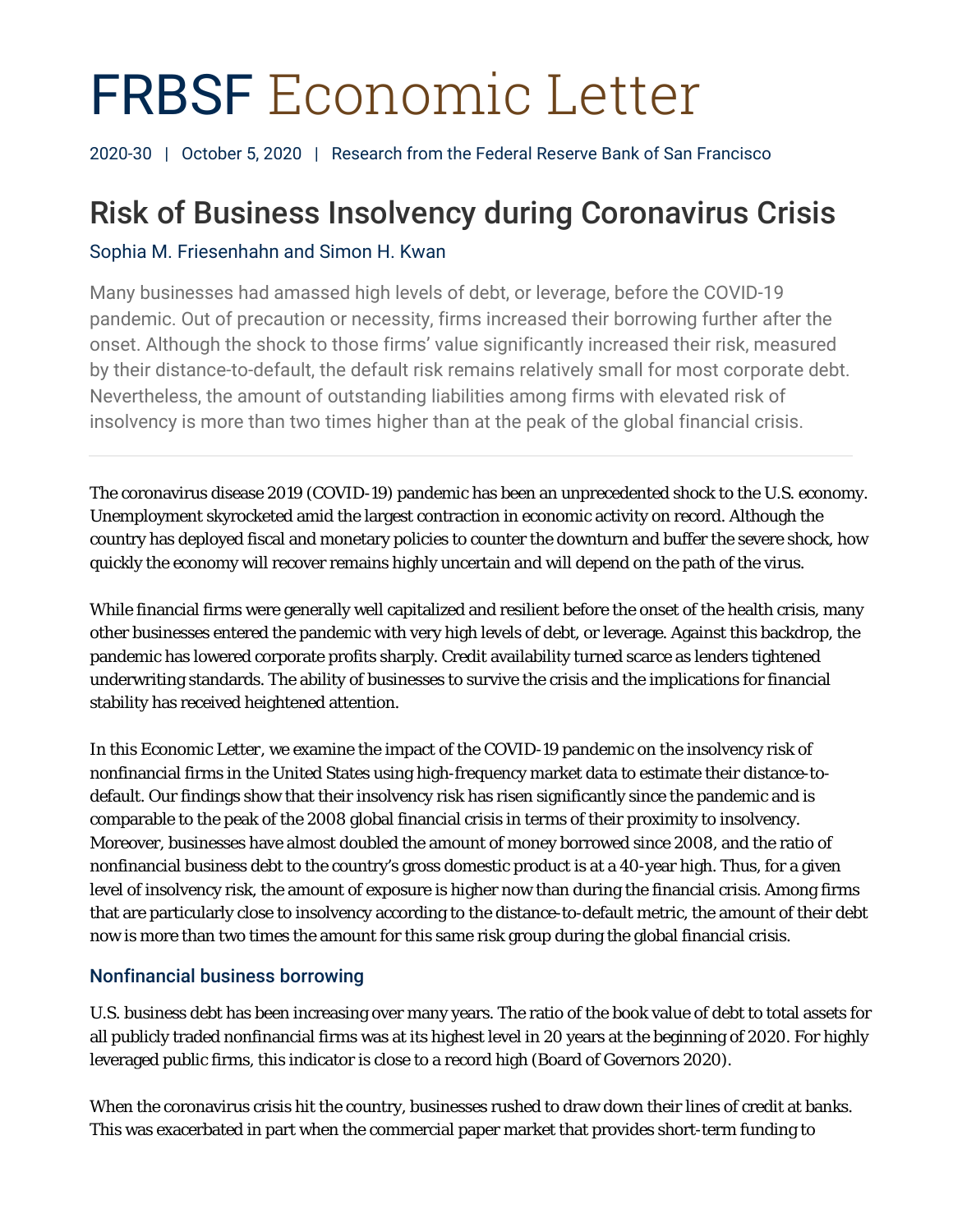#### *FRBSF Economic Letter* 2020-30 October 5, 2020

businesses froze up. The Federal Reserve established the Commercial Paper Funding Facility, which quickly restored liquidity in the commercial paper market, making it easier for businesses to tap short-term funding from the market. Corporate bond issuance initially dried up with the onset of the pandemic but resumed soon after the Fed launched the Primary Market Corporate Credit Facility. The Fed later launched the Secondary Market Corporate Credit Facility to provide a liquidity backstop to the corporate bond market, further enhancing its smooth functioning. Net issuance of corporate bonds has been robust since then, especially among investment-grade firms. As firms ramped up their borrowing during the pandemic, mostly to increase their cash holdings for precautionary purposes, nonfinancial business leverage has accelerated even further from its already very high levels.

Figure 1 depicts the total liabilities of nonfinancial firms, grouped by leverage ratio buckets for 2008, 2019, and 2020 as of September. The leverage ratio is the ratio of the book value of total liabilities to the sum of book value liabilities and market value equities. Thus, the higher the percentage of the bucket, the higher the borrowing for those companies. Total liabilities in all leverage buckets except the 90-100% bucket are higher in 2020 than in 2008, reflecting the trend of higher nonfinancial business leverage since the financial crisis. Total liabilities in 2020 are 1.7 times the level in 2008 after adjusting for inflation.

#### Figure 1 Total business liabilities by leverage ratio buckets



Since the pandemic, total liabilities increased for each of the four highest leverage buckets. This reflects rising leverage among firms in general, as well as the fact that already highly leveraged firms further increased their borrowing.

#### Insolvency risk during the pandemic

Despite the unprecedented fiscal stimulus from the U.S. government and credit market interventions by the Federal Reserve, many businesses have failed. Chapter 11 bankruptcy filings are running at their fastest pace since 2013. The number of companies that have defaulted on their debt so far this year has surpassed the total for all of 2019 and is on course to be the highest since 2009.

A large volume of outstanding corporate bonds among these businesses was downgraded in March 2020. This included an elevated volume of fallen angels—bonds that were downgraded from investment grade to below investment grade. The number of companies at the lowest rungs of the credit ratings ladder, that is, one notch above default, has almost doubled since the start of this year.

In this challenging environment, how close are businesses to insolvency? We address this question by estimating the distance-to-default of each nonfinancial corporate firm in the United States. We use high-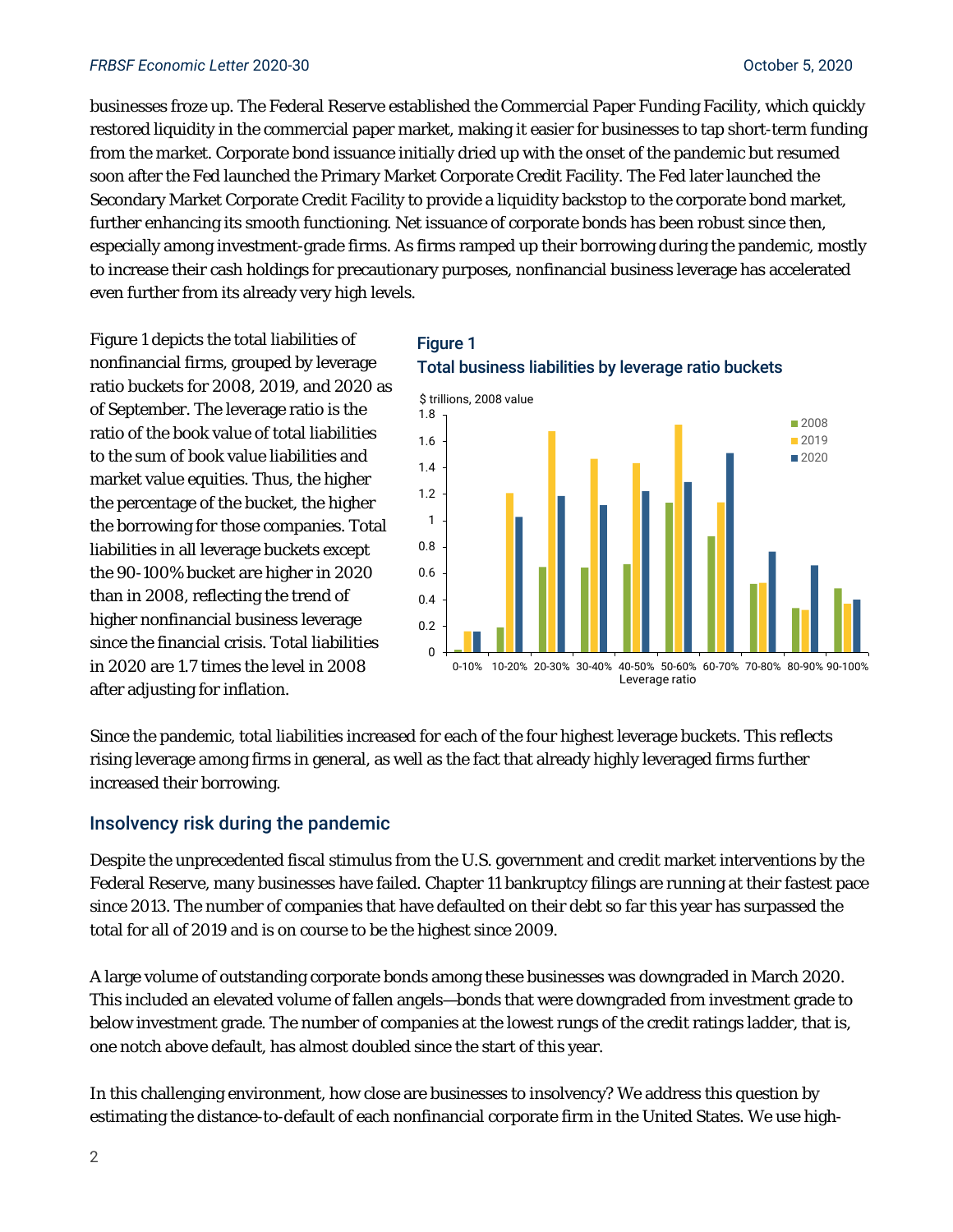#### *FRBSF Economic Letter* 2020-30 October 5, 2020

frequency market data, which reflect market expectations of future government assistance due to the pandemic, to ensure our distance-to-default measure is both timely and forward looking. Moreover, this method allows us to compute the distance-to-default for firms that do not issue public debt and are not rated by credit rating agencies.

Merton (1974) applies the Black-Scholes (1973) option pricing model to the valuation of equity, providing crucial insights into the insolvency risk of a firm. Under this framework, when a company's debt matures, shareholders can choose between paying off debtholders to retain control of the firm or defaulting on the debt and giving the debtholders the right to control the firm's assets. In theory, when the value of the firm exceeds the debt obligation, the shareholders pay off the debtholders and keep the residual value of the firm. When the market value of the firm falls below the liability value—in other words, is insolvent—shareholders relinquish their right to control the firm's assets and walk away with nothing. The distance-to-default measures how close a firm is to this insolvency condition, taking into consideration the market value of the firm, the face value of liabilities, and the firm's asset volatility. Thus, this measure provides a useful real-time indicator of insolvency risk.

In this *Letter*, we measure the market value of the firm by the market value of equities and the book value of debts. We estimate the firm's asset volatility using the historical daily volatility of the firm's equity over the past 252 trading days. A few caveats are in order: As in other market-based indicators, we assume market prices accurately reflect the true economic value of the underlying assets. Future volatility may be higher or lower than past volatility and is likely to follow the evolution of the pandemic. The insolvency condition in our model is technical in nature and, as such, does not automatically trigger default.

We express the distance-to-default by the number of standard deviations a firm's value is away from the insolvency boundary. This means that a lower distance-to-default corresponds to higher insolvency risk. Figure 2 shows the crossfirm distributions of distance-to-default for all publicly traded nonfinancial firms at the end of 2008 and 2019; for 2020, the figure reflects market data as of September 24 and total liabilities as of the end of the second quarter. Since the pandemic, the distribution has shifted to the left, indicating that publicly traded nonfinancial firms as a whole are getting closer to the insolvency threshold. As a result of lower equity value and heightened volatility, the median





distance-to-default declined from 4.28 in 2019 to 2.20 in September 2020, and the 25th percentile of the distribution dropped from 2.48 in 2019 to 1.18 now. The current distribution of insolvency risk is comparable in many ways to that of the 2008 financial crisis. The 2008 median of 1.96 and 25<sup>th</sup> percentile of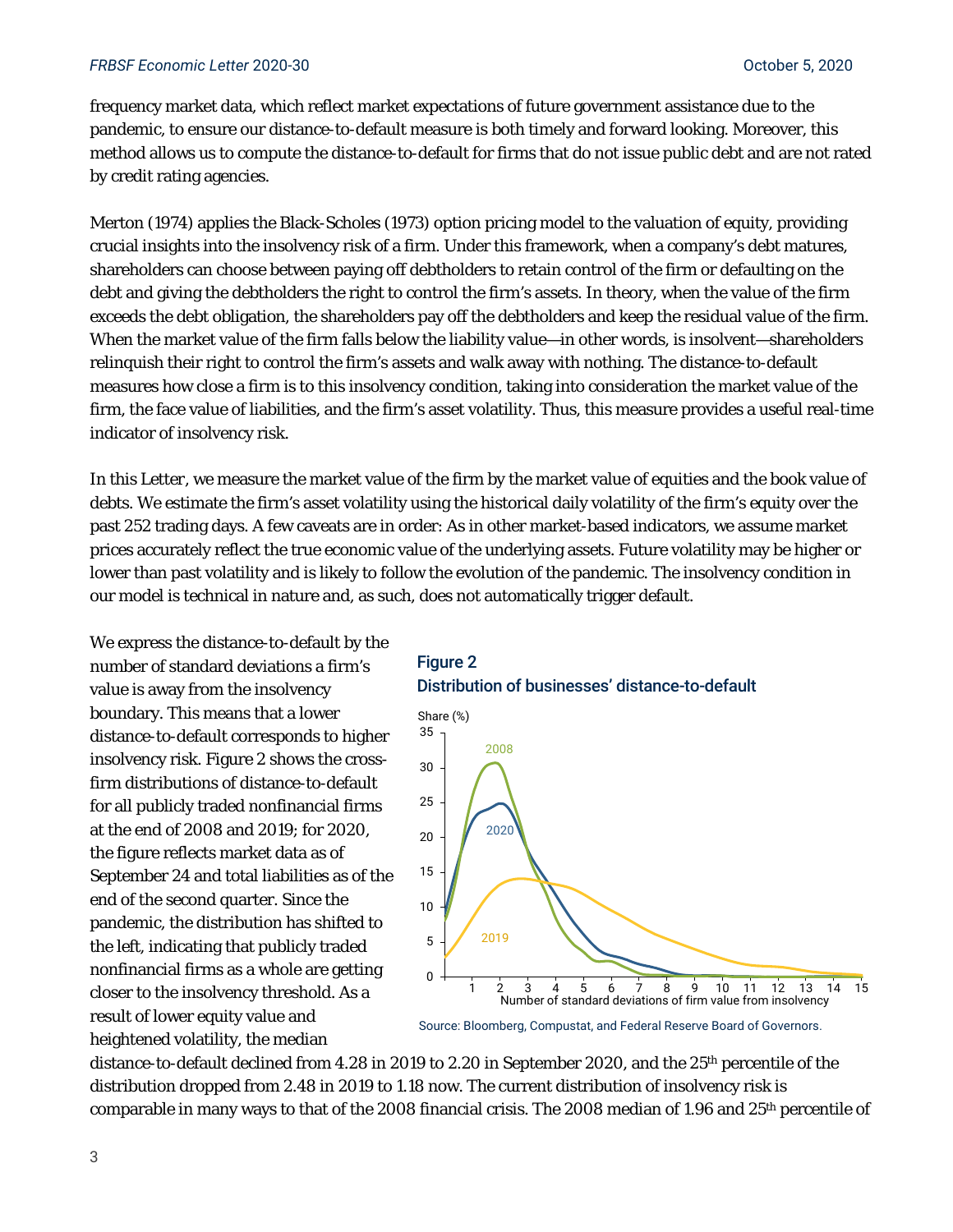1.14 were only slightly lower than they are now. In addition, the current fraction of firms at the insolvency boundary is very similar to what it was in 2008.

#### Insolvency risk and vulnerability

For monitoring financial stability, the left end of the distribution of companies by distance-to-default is of particular interest because these firms are closer to insolvency than the other firms. To group firms that have a higher probability of becoming insolvent, we compute the probability of insolvency for each firm by evaluating the likelihood that their asset value will fall below their liability value at their current distance-todefault level. We then group the firms into bins of 10% increments based on their probability of insolvency.

Currently, 95% of total outstanding corporate debt has been incurred by firms with less than 30% probability of insolvency, despite the historically high levels of nonfinancial business leverage. This suggests that the

vast majority of corporate debt does not appear to be at risk of default in the near term. Nevertheless, the right tail of a default probability distribution—that is, those companies with the highest probabilities of becoming insolvent looks different compared with that of 2008. Figure 3 shows the amount of total liabilities, grouped by probability of insolvency buckets that are greater than 30%. Total liabilities with greater than 70% probability of insolvency currently stand at \$40.5 billion, valued in 2008 dollars. This is a substantial increase over the past, more than two times the 2008 level.

### Figure 3





#### Conclusion

Based on our distance-to-default analysis, the COVID-19 shock has significantly increased the insolvency risk for nonfinancial businesses, despite the massive fiscal stimulus and a number of Federal Reserve credit facilities. While the insolvency risk looks broadly similar to the peak of the global financial crisis, businesses entered the pandemic already having very high leverage, and they have since further increased those debt levels. Currently, the vast majority of outstanding corporate debts are incurred by firms with a low probability of insolvency, despite the historically high business leverage. Nevertheless, those firms with elevated risk of insolvency account for a sizable amount of outstanding liabilities totaling \$40.5 billion in 2008 dollars, which is more than two times higher than at the peak of the global financial crisis.

*Sophia Friesenhahn is a research associate in the Economic Research Department of the Federal Reserve Bank of San Francisco.* 

*[Simon Kwan](https://www.frbsf.org/economic-research/economists/simon-kwan/) is a senior research advisor in the Economic Research Department of the Federal Reserve Bank of San Francisco.*